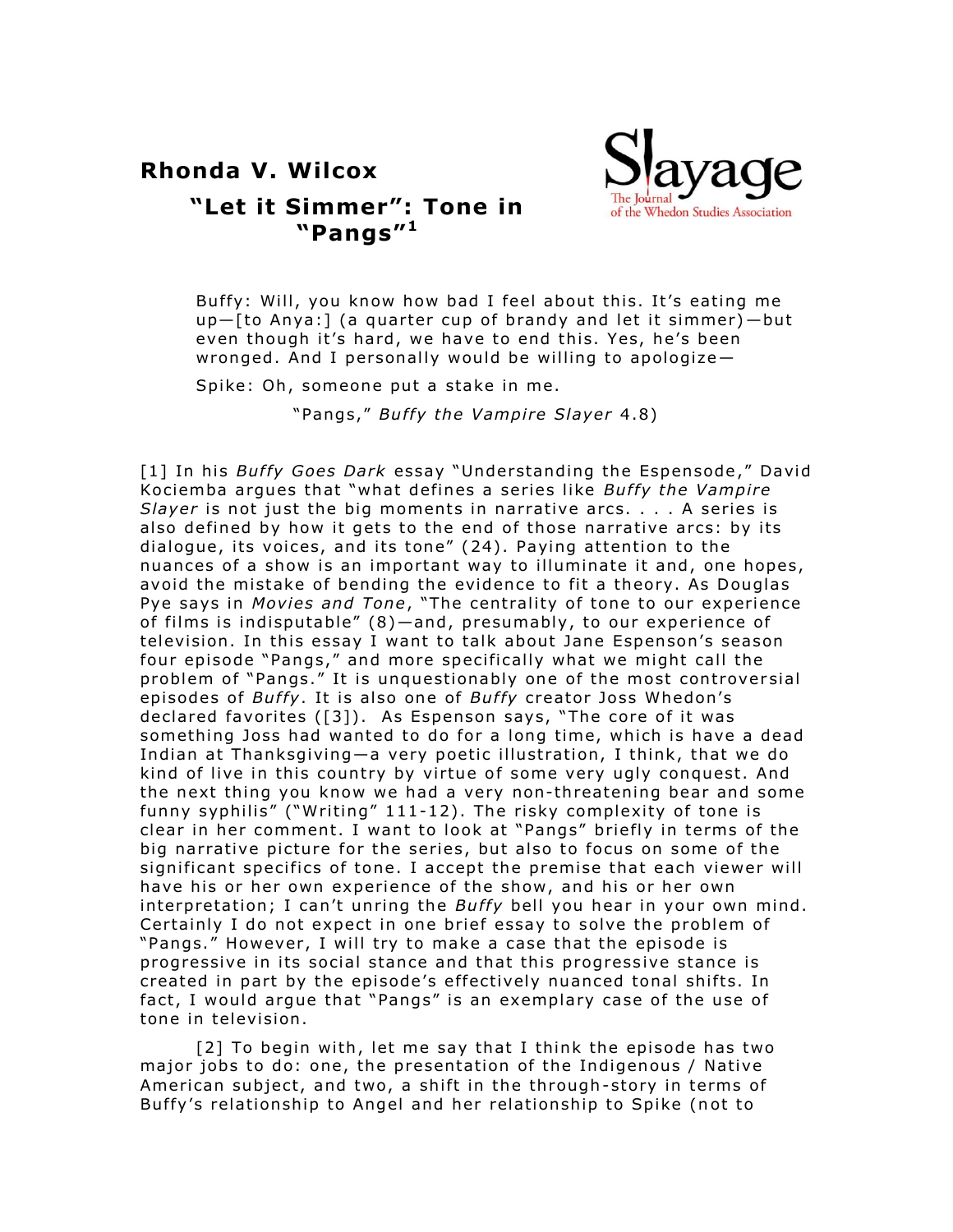mention Spike's relationship to the Scoobies as a whole). The first job is by far the one that has received the most critical attention (in all senses of that phrase). The second job is usually commented on more casually. I think, however, that the two of them can be seen as working well together to make the meaning of the episode. As I examine each of them, I will also draw on Jane Espenson's draft versions of the episode, to enhance understanding of the final version by comparing some of the choices available to the writers.<sup>2</sup> It is also worth noting that Espenson reports that Whedon did "extensive rewrites" and that "much of Acts Three and Four are pure Joss, not me" ("Writing"  $112$ ).<sup>3</sup>

[3] Dominic Alessio, in 2001, sounded the first major note in the debate on "Pangs" with his condemnation of the episode as essentially colonialist. In 2003, Gregory Stevenson, in his book *Televised Morality*, acknowledged the controversial nature of "Pangs." His book emphasizes the importance of seeing the ethical meaning of a series through its long-term narrative, and he argues for "Pangs," saying that while both the colonizers and the indigenous people used violence, Buffy, in his declared Christian view, represents moving on to forgiveness, because of the fact that she and the Scoobies take in both the ex-demon Anya and the vampire Spike—and vampires and demons can represent oppressed, demonized peoples. J. Michael Richardson and J. Douglas Rabb acknowledge Stevenson and further emphasize the fact that Buffy, as a television series, will have done a great deal to bring to light the atrocities inflicted on Native Americans by the colonizers—much more than the books that Willow unearths, and that Giles seems to think sufficient to have spread the truth. (As viewers may recall, Willow represents concern for the Native Americans; Spike represents an imperialist view; and Giles represents a pragmatic view, while Xander is the representative for syphilis and Buffy is the representative for pie.<sup>4</sup>) In contrast to Richardson and Rabb, Jes Battis calls the episode "infamous" (93), and declares it "a highly misguided and patronizing attempt to discuss cultural relativism within *Buffy*," saying that the "didactic, as well as subversive, value of laughing at what is clearly a tokenized aboriginal history within the all-white-allthe-time universe of Sunnydale is virtually nil" (94). Sally Emmons-Featherston offers more or less the same perspective, also reiterating, with more specific data, Alessio's important point that while the episode presents the Chumash as "exterminated," there are in fact "approximately 3500 Chumash living across the United States, some still in California" (Emmons-Featherston 63). In another of the major analyses, Matthew Pateman notes "Buffy's reluctance to accept Willow's version" of history, and adds that "the show's subtle endorsement of that reluctance persists throughout, despite some excellent writing by Jane Espenson, whose capacity for dialogue-asdebate is very impressive" (79). And while he thinks that the show itself sympathizes with the view that treatment of the indigenous has been "shameful," Pateman argues nonetheless that "the resolution of the episode . . . is much closer to Philip Sheridan, the infamous nineteenth-century army general, whose comment that 'the only good Indian is a dead Indian' is disturbingly mirrored in 'Pangs' (4.8)" (83). Nikki Stafford, on the other hand, states that "Pangs" "lay[s] out both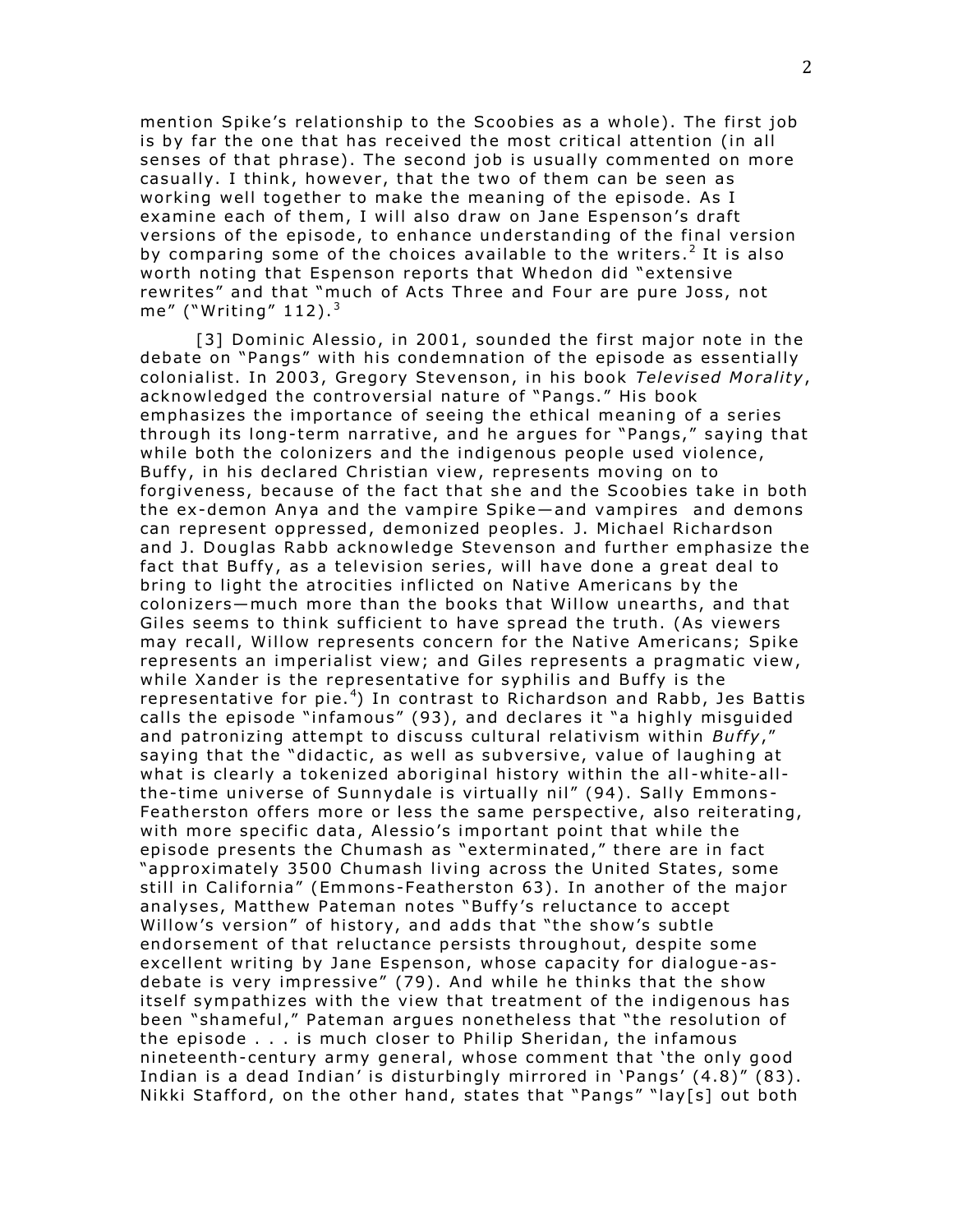sides of the Thank sqiving debate without ever taking sides" (269). As for Whedon himself, he says that "Pangs" is "to me, among the most radical and potentially offensive and necessary messages we ever played. American History has fictionalized itself, and in an attempt to deconstruct it, we find ourselves repeating it"  $(3]$ ).

[4] I would remind you that the sides of this historical-social debate are not the only source of complexity in "Pangs"; there is also the personal element. Of course, most *Buffy* episodes contain both social symbolism and personal story; "Pangs" is more overtly on the social issue than most *Buffy* plots, which normally incorporate social symbolism—but we should not underestimate the personal here, especially if we remind ourselves that the personal is political. The unusually discursive presentation of the social issue may be a tribute to the issue's intractability. It may also turn the form on its head, and use the social as symbol of the personal instead of vice versa. For some viewers, both symbolisms will operate simultaneously.

[5] In any case, the complexity of the subject matter is reflected in the complexity of the episode's tone. Every *Buffy* episode is complex in tone; that is part of its art; however, probably none is more complex or displays more instances of tonal shift than does Espenson's "Pangs." There are many different categories of tonal shift. There can be a shift in tone within one character's single speech (as in this essay's epigraph); there can be, for one character, a shift in tone from one speech to another; there can be a shift from one to another character's tone in juxtaposed scenes; and naturally, there can be a shift from one character to another in the same scene. These are categories of tonal shift as expressed through wording of the dialogue and actors' voices, facial expression, and body language, but of course the episode's tone is conveyed not only through conversational discourse but in many other ways as well, such as music and visuals $$ the non-diegetic and diegetic music and sounds; the mise-en-scène, visual tropes, costumes, and camera work, etc. Other than diegetic music (which is not applicable here), "Pangs" illustrates all of these.

[6] First let us consider a case of clear-cut shift in tone from one character to another within a scene. This shift occurs when the social debate begins to be overtly presented in the scene immediately after the credits. In preface, however, let me note that the teaser, before the credits, touches on both of the two jobs I've mentioned for the episode: Buffy confronts a vampire who asks "Why don't you go back where you came from?", implicitly connecting her with the colonizers and the vampire with Native Americans;<sup>5</sup> and she pauses after dusting him, subconsciously aware that she is being watched by Angel, whom we see hiding as he observes her: Angel and the Indigenous are the two major subjects of the show. More specifically, the two major subjects are Buffy's *attitude* towards the Indigenous and Angel.

[7] But to return to the post-credits scene, the beginning of Act I: The young women of the Scoobies-Buffy, Willow, and the stillperipheral Anya—are watching the University of California-Sunnydale Cultural Partnership Center's groundbreaking, in which Xander participates as a construction worker. The tone of the discourse shifts from speaker to speaker. Dean Guerrero and the Center's curator,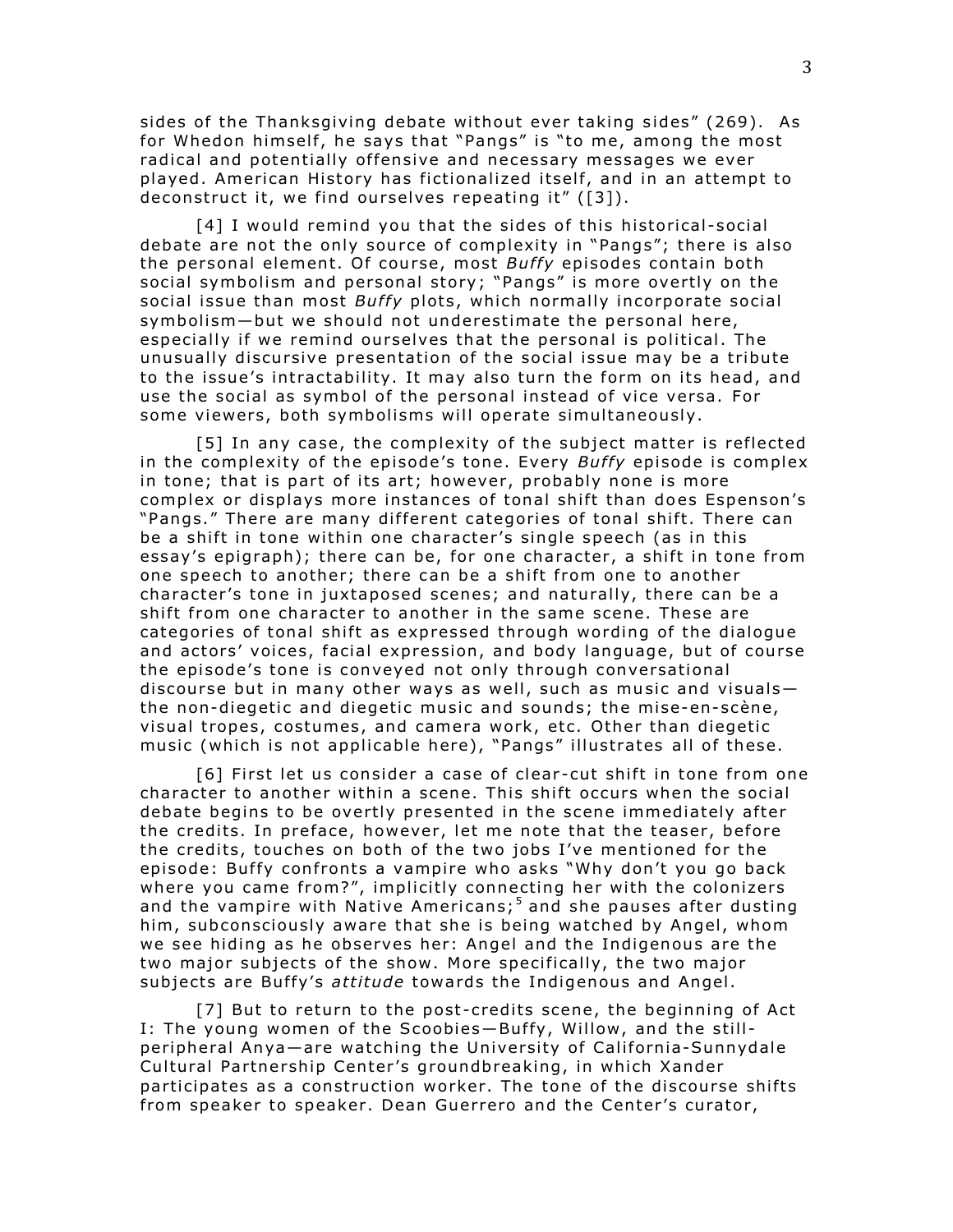Professor Gerhardt, use typically cliché-ridden ceremonial language, the dean referring to his colleague's "dream" and the professor, in explaining the move to a bigger building, saying, "it was like seeing one's child grow up and move on to better things," her use of the third person singular possessive "one's" emphasizing the formality of her language. There is wonderful realism in the difference of tone in the quiet chatter of the audience while the ceremonial discourse proceeds publicly: the thousand-year-old ex-demon Anya, in her usual unadorned directness, tells Buffy, Willow, and viewers, that she is imagining having sex with the hard-hatted Xander, while Buffy and Willow comment on Xander's pre-construction-worker jobs; they focus on their private lives even while observing the ceremony. When Professor Gerhardt praises the "melting pot" (with smiling disregard of any questions about this term), the episode undercuts her formal tone and the official line even further by having a car alarm horn sound repeatedly in the distance as she speaks.  $6$  Thus the official point of view that failed to acknowledge the damages colonization inflicted on the Chumash and other tribes—that pompously expressed view is already being subtly undercut by its reception on-screen even before Willow more directly challenges it with "What a load of horse hooey!" For the quiet, intellectual Willow, this is particularly abrupt language, expressing anger much more directly than she usually allows herself to do. The newly collegiate Buffy replies with a much more moderate tone, using language more characteristic of Willow: "We have a counterpoint?" she asks. Later in the episode, as she tries to persuade Willow to have Thanksgiving dinner in spite of her reservations, Buffy uses academic language again, citing her psychology professor Maggie Walsh, and referring to "sense memory" to justify what she admits is a desire to return to childhood, to being eight years old, in response to seeing so much change in her life (going to college, losing Angel).

[8] But for now, while the official speaker drones on, Willow's much more informal tone and self-deprecation—acknowledging that she "sounds a little overwrought"—carries much more emotional impact as she reminds us of the "destruction of the indigenous peoples." As for Anya, as Pateman (79) points out, she performs an anthropological function by defining the holiday: It is, she says, "a ritual sacrifice, with pie." This bald description is not only humorous but accurate; her objective tone might make us laugh, but it might also make us look at ourselves from a slightly different, thousand-year-long perspective. In fact, she seems in this moment a more useful anthropologist than the speechifying Professor Gerhardt, perhaps in part because Anya's analytic gaze is directed at the behavior of the majority. The scene's tonal shift from character to character opens the debate in a very real way, making the differences more than didactic.

[9] In spite of my dismay at Professor Gerhardt's linguistic style, I would not wish her dead; she soon ends up that way, though. Of course her death is more likely attributable to her position as traditional authority figure than to her discourse; in fact, the characters assert as much. In earlier drafts, Professor Gerhardt even more emphatically represented traditional authority, because she was a he: Espenson created both the dean and professor as males ("'Pangs': Outline" 2-3). The male Catholic priest Father Gabriel,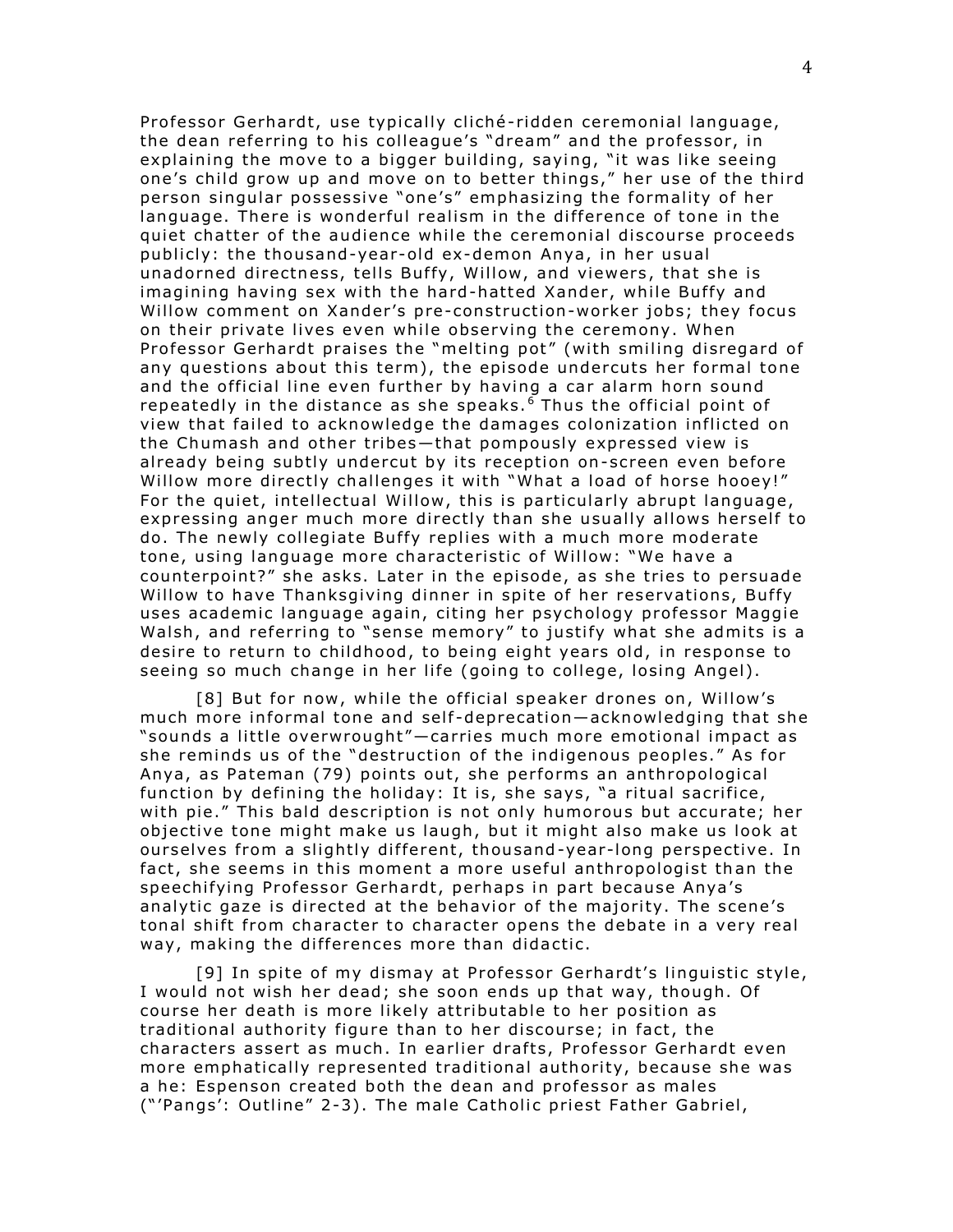representing the religious establishment, also ends up dead—as does Hus, the vengeance spirit of the Chumash, who was in draft versions identified by the characters as a shaman, a priest of an indigenous tradition (Espenson, "'Pangs': Writer's First Draft" 27; second draft 26) .

[10] Hus is not only connected to the professor and the priest in his demise; he is also connected to the professor linguistically (the priest never speaks). While the emotional tone of the two characters is quite opposite—the curator complacent, while the vengeance spirit is outraged—nonetheless they are both, one might say, linguistically dead. Sally Emmons-Featherston describes Hus's language as "clipped, simple English" (59). In his first encounter with Buffy, she finds him with the dead body of Father Gabriel, cutting off the priest's ear. "You can't stop me," he says, and "I am vengeance. I am my people's cry. They call for Hus, for the avenging spirit to carve out justice." "They tell you to start an ear collection?" Buffy replies. Now this reply at first seems to be an example of Buffy's signature wit, and its lively contrast to the pompous language of the Chumash spirit shows to her advantage. Her tone is not only acerbically humorous but also steeped in moral righteousness. But her wit is born of ignorance. Not much later in the episode she learns that the ear-cutting began with the settlers' mutilation of the Chumash, as a form of proof of death. Thus Buffy's seeming linguistic dominance is undone; the complacency of her confrontation with Hus was based on mistaken assumptions.

 $[11]$  In the earlier drafts of the episode, Espenson also gave Hus a much more human voice and, in fact, a name. She had *his* character present the case about the atrocities in his own words-still impassioned, but in much less stilted language. Huluyanawchet and Buffy have an actual conversation, and among other things he says, "Our people were slaughtered! Imprisoned in your Missions [sic], forced into labor. Cut down by the thousands by your diseases. Our lands taken. Our women raped. Our children starved. The men driven to theft. And when we fought back, we tried to take back what was ours…we ended up like the priest here. Like this seller of lies" (First Draft 24-25). The contrast between the original Hus and Buffy is much less in terms of language and tone; Hus's—or Huluyanawchet's language and tone are farther from the empty ceremonial statements of the academics, and closer to the voice of our hero.

 $[12]$  In the broadcast version, the information about atrocities is presented mainly by Willow rather than Hus. This transfer of presentation results in at least two effects: First, Hus seems to be less of a person and more of a symbol—as the story specifies, a spirit rather than a living being; and second, we hear about these atrocities and are likely to think about them through the point of view of one of the Scoobies, someone with whom we as audience members presumably already have an emotional connection. Clearly there are both advantages and disadvantages to this transfer. As Whedon has said, he did not write *Buffy the Lesbian Separatist*—because he wanted to effect change indirectly, not so much through confrontation (Nussbaum 65); and having Willow speak seems in line with this plan. In her essay "'We Don't Say Indian,'" Agnes Curry has voiced her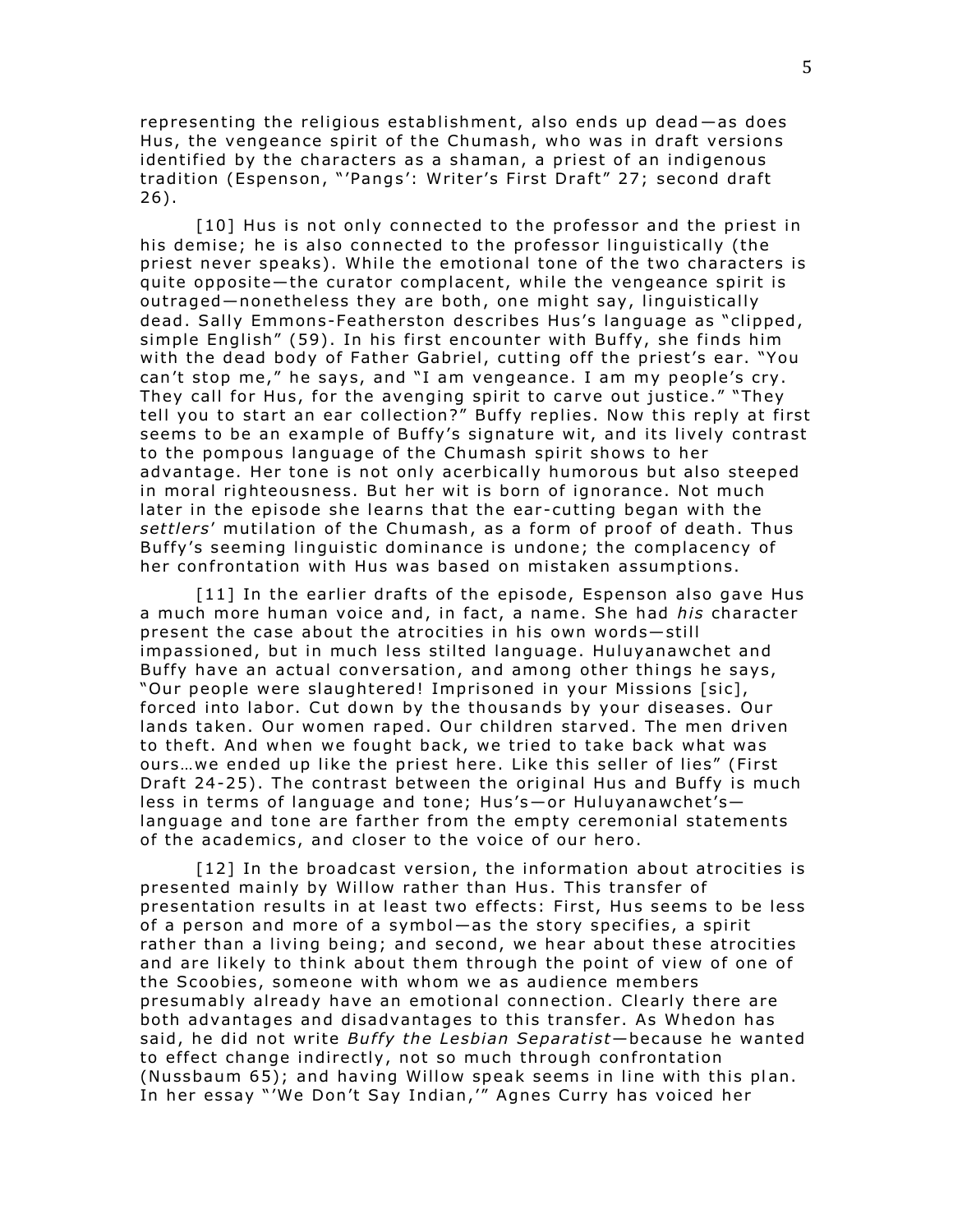shock at the angry reactions of some who have been denied the comfort of their prejudices (note 5). On the other hand, denying Hus his voice—or limiting him to a voice that speaks in a pompous tone helps explain why critics like Battis call the episode "patronizing" (94). Nonetheless, eventually within the episode, the voice of Hus is shown to have justification and Buffy's flippant mockery of it is very clearly shown to be mistaken, while the similarly pompous academic voices of Gerhardt and Guerrero are never unmocked, so to speak.

 $[13]$  The positioning of Hus and the tone of his presentation are also affected by his placement within a visual trope in the episode, a set of variations on thresholds. In "Pangs," there are two sets of three instances, the first set relating to windows and the second set relating to doors. As has been noted, the teaser seems to connect vampires with Native Americans—or, more specifically, Buffy's (and some audience members') attitudes to Native Americans; so does the series of window images. Angel, who left Buffy at the end of season three, has secretly returned to town because of a prediction that Buffy is in great danger. He is repeatedly shown standing alone outside, looking wistfully in through a window at Buffy. In the first draft he tells Giles, "Being a spectator just outside her life is the most painful thing I can imagine" (18). But in the final version his statement is phrased so as to allow for more general application: "To be on the outside looking in at what I can't  $\dots$  yeah, I'd forgotten how bad it feels."

[14] The episode then immediately cuts to the second of the three instances, and perhaps I should say three characters, of the window trope: the vampire Spike. The dynamically vicious Spike is shown reduced to starvation (having been "chipped," rendered harmless, by the secret U.S. military group the Initiative), staring through a dirty window at a vampire version of a Thanksgiving feast, a group of vampires with an older one patting a younger one on the back to offer him a turn at their nice big turkey, a human stretched out on a table. While the tone of this passage could be (and in part is) played for humor, the dinner shot is followed by a close-up of a pathetic expression on actor James Marsters' face accompanied by drippingly sympathetic music. The scene clearly represents the outsider looking in, as identified moments before by Angel in the preceding scene. It is one of many parallels of Spike to Angel, foreshadowing Spike's later role in Buffy's life. But for now it is more obviously a parallel granting sympathy, though in Spike's case, with a touch of gruesome humor. As Espenson describes it in the first draft, the vamp dinner is "a heartwarming domestic scene," and Spike is "a picture of misery and longing" (18).

[15] The third instance of the window trope in "Pangs" involves Hus himself, in the incarnation of a coyote. In the first draft, Buffy opens Giles's front door to see a coyote flash by. When Willow suggests it is Hus and Buffy starts to follow it, Spike immediately appears in the doorway (34). The equation of Hus and Spike is thus quite direct. It is still present, however, in the final version, as Angel, Spike, and Hus form a trio of outsiders, looking in the window. In fact, Hus's part of the window trope amounts to a voiceless conversation. The coyote, unseen by Buffy, Willow, or Giles in the broadcast version,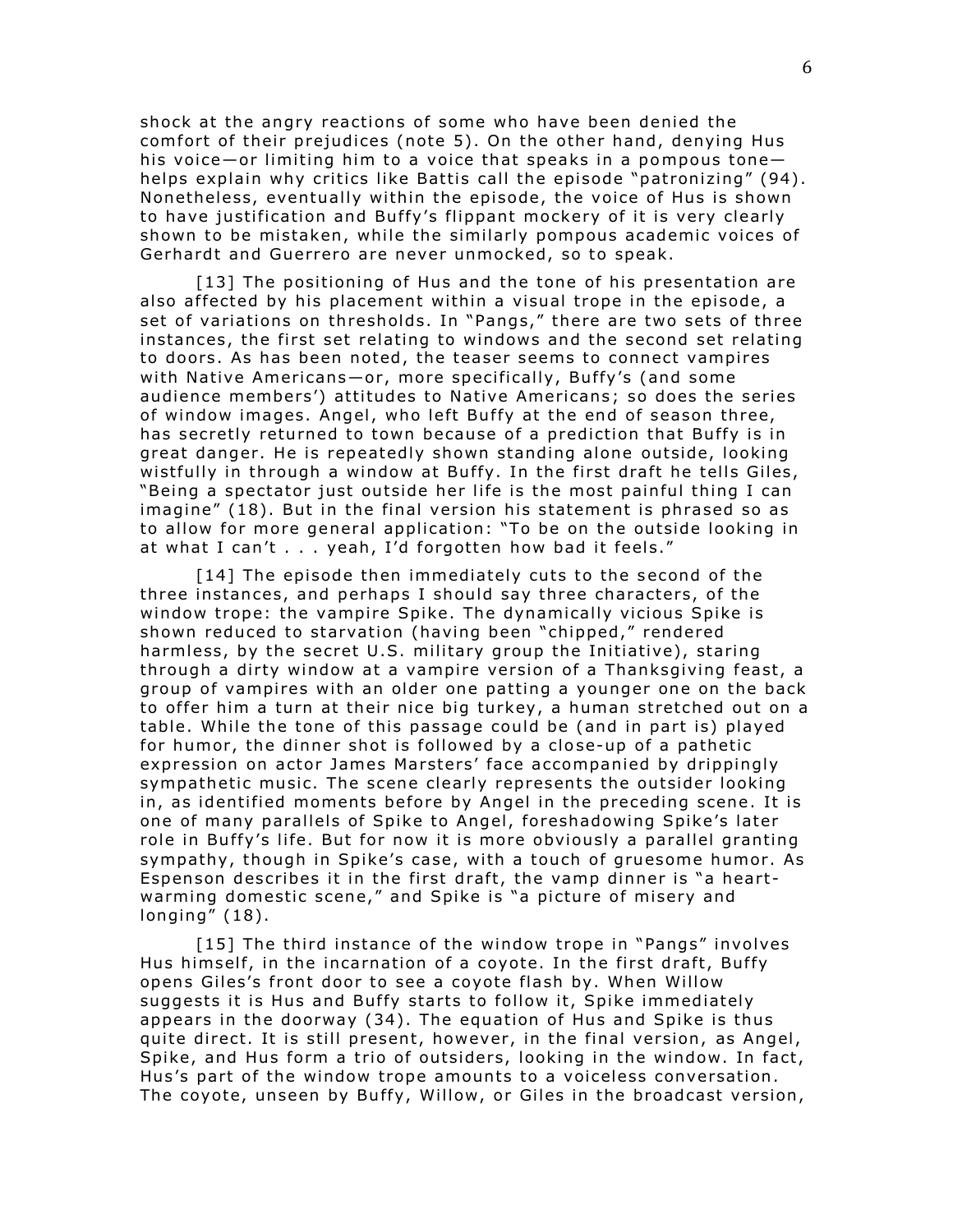looks in at them through the window while they debate their reaction to Hus. The coyote only stops listening and turns away at the moment when Giles says, "No, I think perhaps we won't help the angry spirit with his rape and pillage and murder." Giles, Buffy, and Willow are voicing the debate, but as Curry says in another context, the visual has "enormous epistemological privilege" (par. 19), and here we share the point of view of the coyote looking in through the window. Giles, Buffy, and Willow are unaware of the coyote's perspective, but we are aware—a fact that I think shifts the tone of the episode, along with Hus's placement in parallel with Angel and Spike—characters who are problematic but in the end worthy of emotional investment.

 $[16]$  To return, however, from the visual to the voice: Willow, Buffy, and Giles are not the only characters to voice elements of the debate. As many critics have noted, Spike vividly does so as well. As a British character born in the nineteenth century, he not surprisingly expresses an imperialist colonialist view with emphatic zest: "You won. All right? You came in and you killed them and you took their land. That's what conquering nations do. It's what Caesar did, and he's not going around saying, 'I came, I conquered, I felt really bad about it.' The history of the world isn't people making friends. You had better weapons, and you massacred them." And the other two males in the room agree with him. Spike speaks with the kind of certainty of tone Buffy used in her "ear collection" line. The character of Spike has been given some of the most memorable speeches in the Whedonverse. This one, while harsh, is unquestionably eloquent. The lucid, verbally controlled, supercilious tone is an absolute contrast to another brief line of Spike's, later in the episode. More than once I have seen an email signature incorporating this quote: "A bear! You made a bear!" Hus has earlier taken the shape of a flight of birds, then a coyote; in the climactic battle, he becomes a giant grizzly in Giles's living room. Later in the episode, Giles talks about losing control in violence, and Spike comments that "that's the fun." Part of the fun of this moment of bear-confrontation is Spike's lack of control linguistically. Here, we do not have condescending eloquence, but instead brief, blurted childlike words and simple syntax. "Undo it! Undo it!" he shouts, and our vampire imperialist no longer seems so smooth. The contrast in the tone of his "Caesar" speech and his bear blurt undermine the political position he has voiced. And his visual correlation with the outsider makes his role in the episode even more complex. Spike reminds us that things are never simple in a Whedon series.

[17] Spike is also part of a second visual trope in "Pangs." In addition to the Angel-Spike-Coyote Hus window pattern, there is also a three-part doorway pattern. Buffy has told Giles that, while her mother is away, he must host the Thanksgiving festivities because he is the "patriarch"—a term not used in the earliest drafts, but which emphasizes Giles's alignment with traditional forces—even while serving to let Buffy humorously underscore her recognition of the patterns of the ritual, and "stick [Giles] with the clean-up." A magical three times in a row, Buffy the cook and Giles the patriarch open the door upon people who come to participate in the ritual. First comes Willow, who brings a large stack of books topped by a much smaller stack of boxes of frozen peas—in fact, information is her main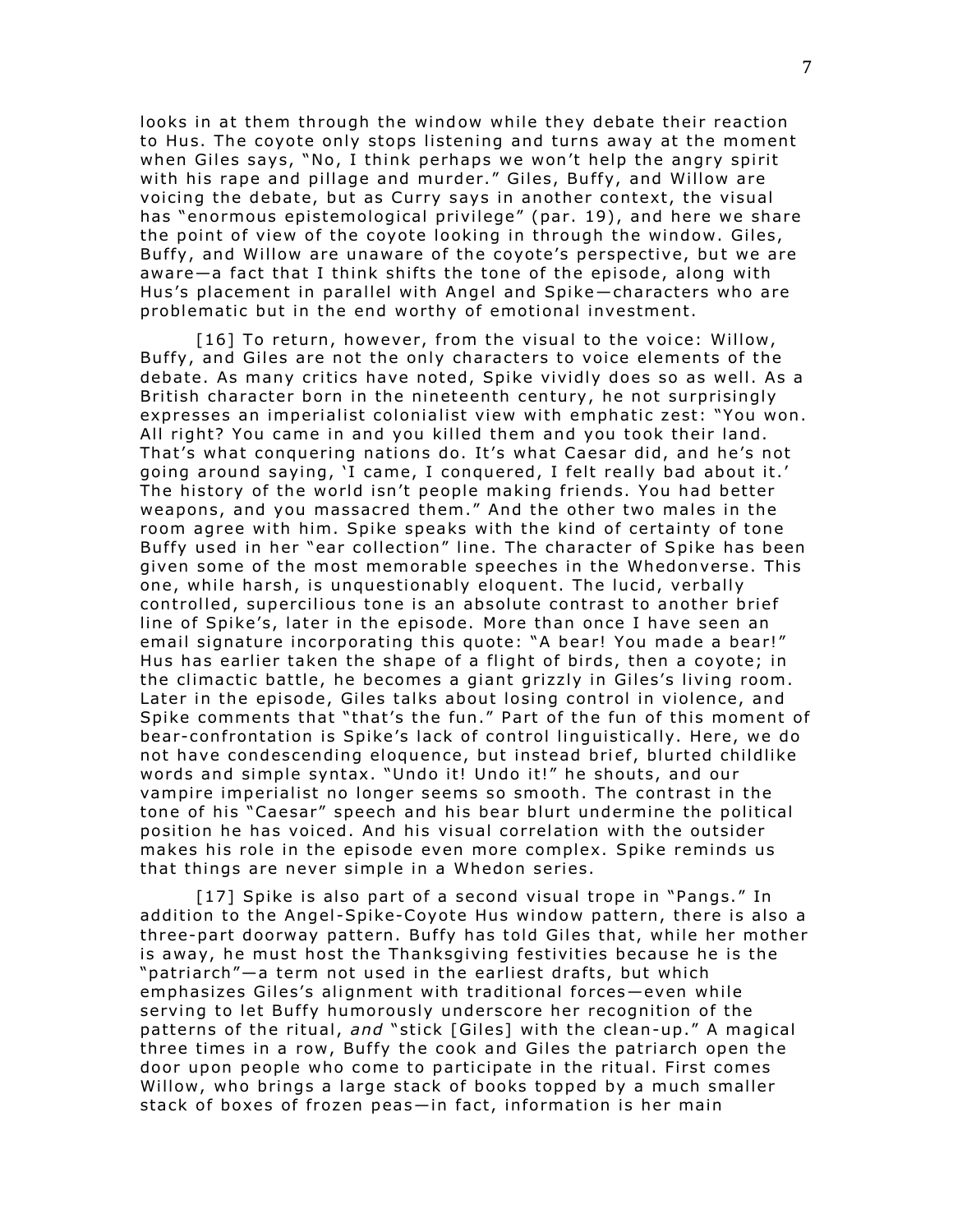contribution to the occasion. Next comes Xander (assisted by Anya), dreadfully infected by the mystical venereal disease from the old mission: "You look like death!" says Giles. "You didn't bring rolls?" says Buffy. Last comes Spike, who pathetically says, "Help me" to Buffy, who reaches for a stake. "You haven't murdered anybody lately? Let's be best pals!" Her dismissal of him is just as glib as was her earlier rejection of Hus, though with more justification. But Spike is allowed in when he offers, like Willow, to provide information-though for completely selfish reasons. "I came to you in friendship," he says, and—off Buffy's quizzical glare—"Well, all right, seething hatred." Even the slap on the head she gives him seems strangely casual and intimate—not the tone of body language one would use with a mortal enemy. Spike is being domesticated, and the trio of thresholdcrossings brings the point home. Hus, who shared Spike's position in the window trope as outsider looking in, is never invited in through the threshold of the door; instead he breaks in and then is killed. He is never domesticated; he remains an outsider.

 $[18]$  The significant tonal shift from one speech by a character to another by the same character, then, is memorably exemplified by Spike when we move from the debate to the fight scene. But an even more memorable shift comes in the middle of a single speech by a single character. At the height of the debate on how to deal with Hus, Buffy talks with Willow while simultaneously giving Anya cooking directions. When Willow says Hus is just "one lonely guy" (not the only one in this episode)—that he is an "oppressed warrior guy who's just trying to—" and when she pauses, Buffy fills in with "Kill a lot of people?" "I didn't say he was right," concedes Willow; and Buffy launches into her speech: "Will, you know how bad I feel about this. It's eating me  $up$  - [to Anya:] (a quarter cup of brandy and let it simmer)—but even though it's hard, we have to end this. Yes, he's been wronged. And I personally would be willing to apologize— $"$  "Oh, someone put a stake in me," Spike injects. This passage is perhaps richest in implication of any in the episode; it is exceptionally illuminating in it use of tonal shift. Pateman also singles it out, saying, "[Buffy's] pragmatic and unconcerned response to the situation is very funnily presented . . . the rhetoric of historical concern is wonderfully juxtaposed with the reality of immediate need" (80).

[19] In most ways I agree with Pateman's assessment of the passage, but I quibble with his description of Buffy as "unconcerned," and I would also like to further examine the implications of the passage. Here we have a clear case of a shift in tone within a single speech, and it is the passage which led me to write on this subject. Buffy's remarks in earlier scenes suggest she is genuinely troubled by her confrontation with Hus; she is not just attempting to pacify Willow. To Giles, she has said, "I like my evil like I like my men—evil. You know, straight up, black hat, tied to the train tracks, soon my electro ray will destroy Metropolis bad. Not all mixed up with quilt and the destruction of an indigenous culture." And as Richardson and Rabb  $(163)$  point out, this speech emphasizes a visual of costuming that many have noted: Buffy herself is wearing a black cowboy hat in the debate scene during the groundbreaking ceremony. Her confusion about what is wrong suggests that her concern is genuine. But it is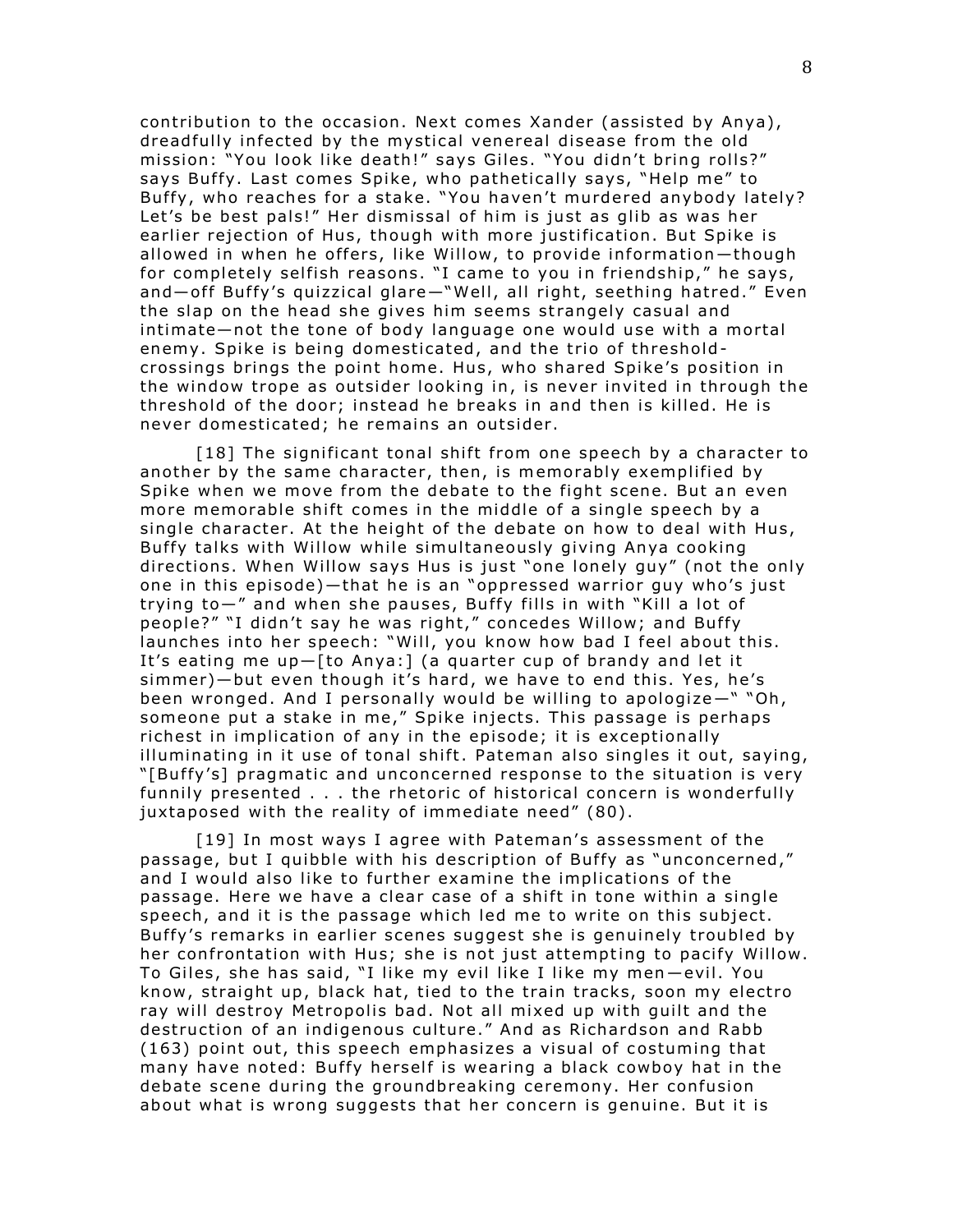ludicrously undercut when she stops to give cooking instructions—right after having said that the Chumash problem is "eating her up," no less. Yes, she does have food on her mind. As Angel says much earlier in the episode (and as most viewers likely notice), she seems "intense about this Thank sgiving thing," and Giles responds that he thinks she is "lonely"—using the same term Willow has applied to Hus. What I am saying here builds on what others have said before, but with a different focus. We are not just talking about pangs of hunger, but pangs of guilt. I think Buffy is truly concerned about the plight of the Chumash and the right way to react to Hus; at the same time, she is desperate for the comforting ritual of the holiday dinner. Consider the brief scene in "The Body" when she either fantasizes or recalls a holiday dinner with all of the Scoobies and her mother, and she and Joyce cut and drop the pie—one could write a whole essay on pie. And as Kociemba reports, Espenson loves writing about food (34-35). With Buffy's "quarter cup of brandy" interruption, there is the intrusion of the personal into the political. I would not say that the effect is to make a mockery of concern for the Chumash; instead, it makes a mockery of the speaker, fond of her though many of us may be. The tonal shift suggests not a debasement of the significance of the issue, but a weakness in Buffy—a very human weakness in a person many of us identify with—a weakness in someone who asserts conscientious consideration for the social issue, but who at this moment is more involved in getting dinner than righting wrongs. How many of us can claim to be much different? We may express liberal sympathies (and if you are reading an essay on the Whedonverse, there is a fairly good chance that you express liberal sympathies), but how easy is it to go no farther than words? I believe that kind of weakness, more than anything else, is what is mocked in this passage. When I laugh at that speech, I laugh at myself. And I'm not really happy about it.

[20] At the same time, I think the ritual of the shared dinner is important, and is valorized by the episode. We have to take time to be human, and the ritualized sharing of food is eminently human. It is yet another case of the great Buffy divide—the "Vampire Slayer" versus the Buffy. She is strong because she is both—human and hero. So while I laugh at the tonal shift of this speech, while I feel excruciating embarras sment for her failure to recognize the conjunction of the two different tones, I am nonetheless touched by her human weakness. And in fact, as many have noted, throughout the episode there are similar passages in which Buffy retreats from the pain of a seemingly insoluble ethical question (how to respond to Hus) and the pain of her lonely life by immersing herself in batter. Or cranberries. This is simply the passage in which the tonal shift is most marked.

[21] And so we return to the personal, ever a part of the political. Many of the nuances of tonal shift suggest that the Scoobies' response to the Chumash situation is problematic (which suggests that the episode's response is less so). The tonal shift involved in the second major subject of the episode, the Angel / Buffy relationship (or, if you prefer, the Angel / Buffy / Spike relationship) is indirectly connected to the social subject in the broadcast version, and more directly connected in earlier drafts. Angel disappears when Hus disappears—though in many other ways they are far from equivalent.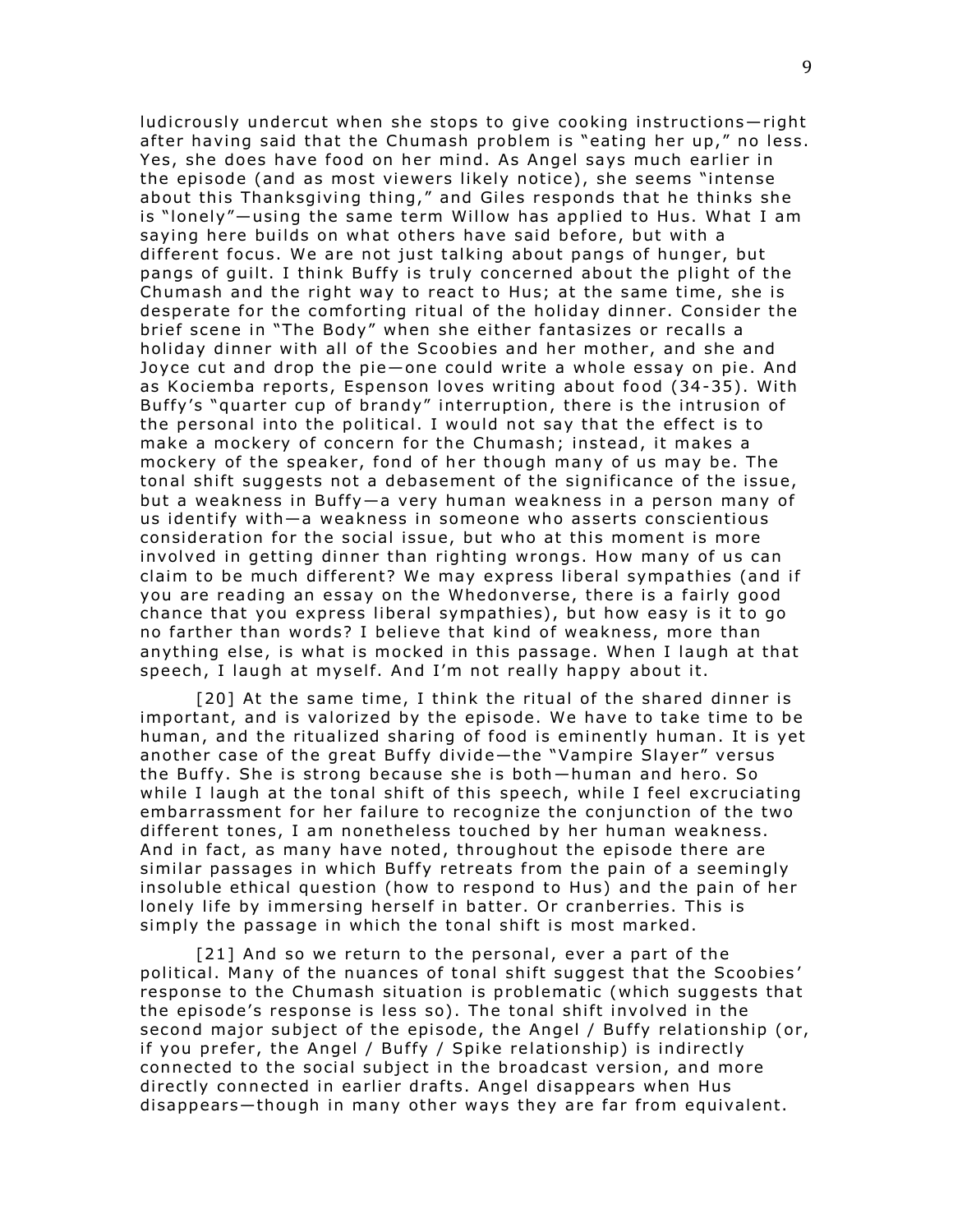Recall that in worrying about the justice in Hus's motivation (the "I like my evil" speech), Buffy compares Hus to her "men." But after all, Angel is Buffy's undead beloved, and Hus is the vengeance spirit of the dead Chumash.<sup>7</sup> Hus is largely presented as an enemy or a problem, not someone with whom Buffy enters into real relationship-though Xander inadvertently reminds us of the parallel between the vengeance spirit Hus and Xander's vengeance demon girlfriend Anya—who also points out that automatically slaying either of them without thought is wrong. But as for Buffy's boyfriend, or former boyfriend, for her he seems mainly to be a part of the personal life that Buffy so desperately wants and finds so hard to maintain. Yet he has returned to Sunnydale only to secretly help in part of her Slayer life—the attack by Hus and the dead fighters he calls up $^8\!$ . Nonetheless, the tone of Angel's presentation focuses mainly on personal emotion. And the tone gradually shifts from the beginning of the episode to the end. "Pangs" was broadcast immediately before "Something Blue," the hilarious episode in which Willow unwittingly bespells Spike and Buffy to plan a wedding. In terms of the big narrative picture, the serious tone of the Buffy / Angel relationship moves in "Pangs" to a middle ground of humor for both the Buffy / Angel and the Buffy / Spike relationship; then the Buffy / Spike relationship gradually, over years, moves to a more serious tone.

[22] As for the tonal shift from the serious to the humorous for Buffy and Angel in "Pangs," the episode begins with Angel in the darkwhere we so often find him—watching Buffy without her knowledge—as he so often does.<sup>9</sup> He is hidden in the foliage nearby as Buffy fights the vampire who tells her to go back where she came from, and poignant music plays the scene out. The significance of their relationship is reemphasized by the fact that Buffy seems to somehow recognize that she is being watched—as she does repeatedly during the episode when he watches her. Her awareness lessens the suggestion of weakness on her part and heightens the suggestion of connection. Not only the knowledge of their past, but also Angel's face in the dark, the music, and Buffy's reaction contribute to the seriousness of the tone.

[23] As the episode proceeds, the tone varies. In Angel's discussion with Giles, he voices his sadness at the separation from Buffy and, as already noted, the window trope adds to that effect. But along with the repeated visual imagery, we have a running joke about Angel: "You're evil again!" Willow accuses, as he grabs her in the Espresso Pump. His repeated denials put salt in the emotional recipe of the episode. By the time he leaves, the sad music goes with him. And then there is the very last shot.

[24] The last *scene* of "Pangs" has the Scoobies plus Anya and Spike sitting around the Thanksgiving dinner table in Giles's home. In Espenson's earlier version, the dinner has failed, and Spike is eating raw turkey, while the rest of them go hungry (Outline 11; First and Second Draft 35-37). Also in an earlier draft, Espenson has Riley and the other Initiative soldiers note that the "Hostile" (i.e., vampire) needs a pint of blood a week (First Draft 9), and in a different scene she has Buffy say that she will get blood from the butcher tomorrow (First Draft 42; Second Draft 41). In the broadcast version, though the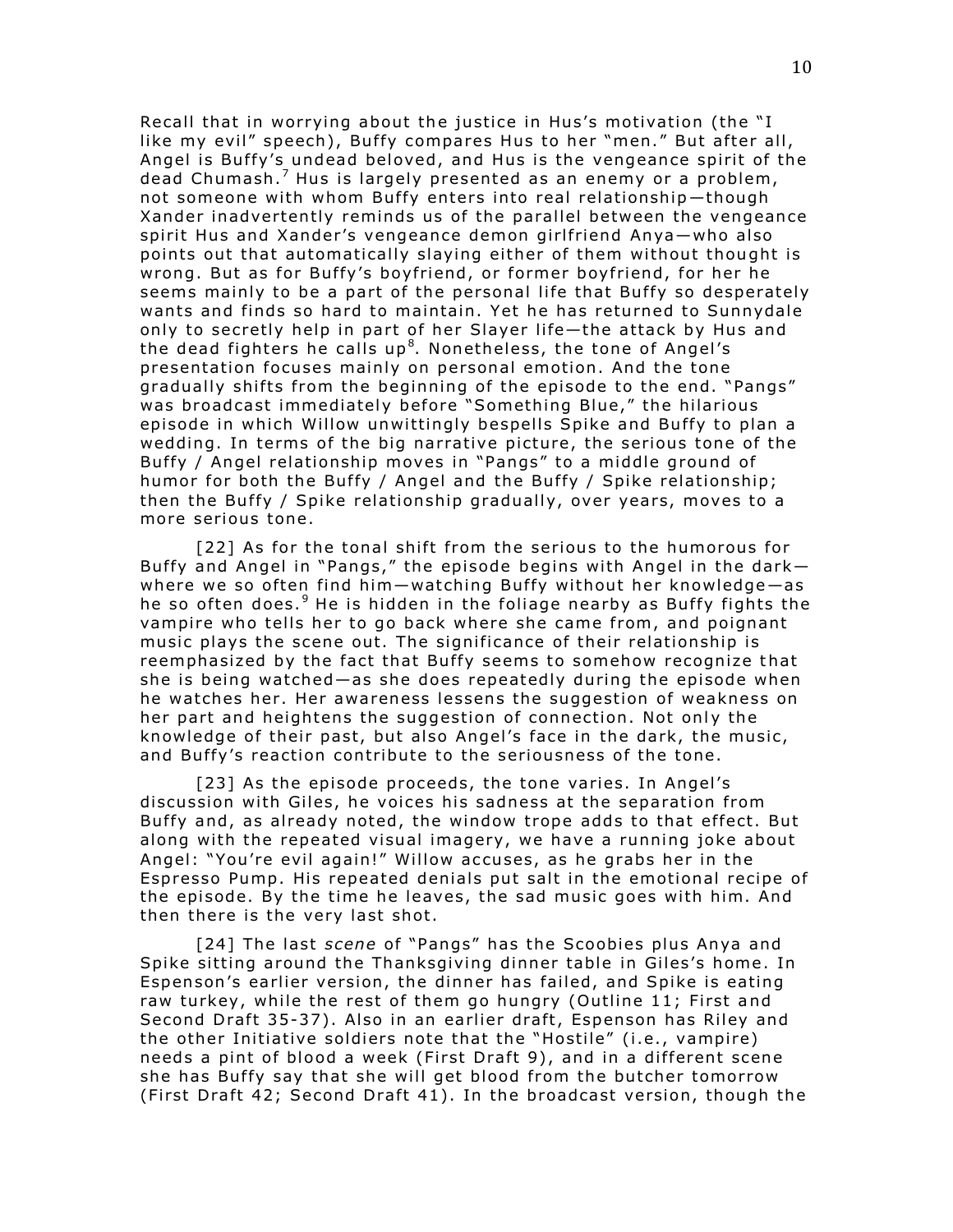pilgrim centerpiece has an arrow through it, the group except for the still-hungry Spike has thoroughly enjoyed their dinner after all. Buffy has throughout the episode referred to this dinner as a way to hold on to the past—her eight-year-old self—and the private scene between Angel and Giles reminds us that she is missing her more recent past as well. Alessio (736) notes that she has also wished to hold on to a more innocent, or perhaps naïve, view of our national past as well. It also seems to be a desire for order and control, and sitting in the disorder of Giles's apartment after the fight, there is still some order as the six of them, including the rope-tied Spike, sit around the table. Repeatedly through the episode, characters have complained that everything seems to be changing. The dinner was Buffy's valiant attempt to hold on to the past. And in the end, Willow, having condemned herself for joining in the violence, now focuses on the comfort: "At least we all worked together; it was like old times." Then comes Xander's addition: "Yeah, especially with Angel being here and everything ."

[25] That last shot of the episode that I mentioned occurs at this point. The point of view is Buffy's, and with a Frasier lens we share her sight of all five of the others—Spike with a quiet, knowing smirk (and his face is the largest), Anya looking at Spike, Giles looking down, and Willow and Xander looking quilty. This is the image included for the episode in Nancy Holder's Watcher's Guide (214). The painful humor of the situation is clear, as the image cuts to the credits and we hear Xander's voice say "Oops." So the solemn poignancy of the opening scene's Buffy / Angel tone has shifted to a grimace or a wince. The effect is to leave Buffy seeming vulnerable and very human. The last note of the episode, if I may use a musical metaphor, does not emphasize heroism but personal limitation—a rather likeable impression, in my view.

[26] And it may help console us for her limitations in resolving the social issue as well. In earlier drafts of the episode, Espenson has Buffy frantically hunting for the mate to the little pilgrim man centerpiece; there was also a little pilgrim woman-something from her past, her home: "It's not here—Mom's centerpiece. This little pilgrim couple. I only have Michael. Lisa Marie is missing." "You're joking, right?" says Willow. And Buffy replies, "I named them when I was twelve. I had high hopes for those kids" (First and Second Draft 33). Many viewers had high hopes for Buffy and Angel, too, but they were just as doomed as Michael Jackson and Lisa Marie Presley. Clearly the separated couple of the centerpieces suggests the separated couple of Buffy and Angel, whose changed relationship is one of the two major subjects of the episode. But Michael and Lisa Marie the pilgrim couple also connect to the idea of the second subject, the colonists versus the Chumash, and remind us of the naiveté of that part of Buffy's world view-and for some of us, by extension, our own. As I hope I've shown in my earlier comments, I believe the broadcast episode also establishes these parallels; but Michael and Lisa Marie may sing out a little more clearly.

[27] "Under-explain," says Jane Espenson in her essay in Stacey Abbott's *Cult TV Book* ("Playing" 46). This episode certainly qualifies in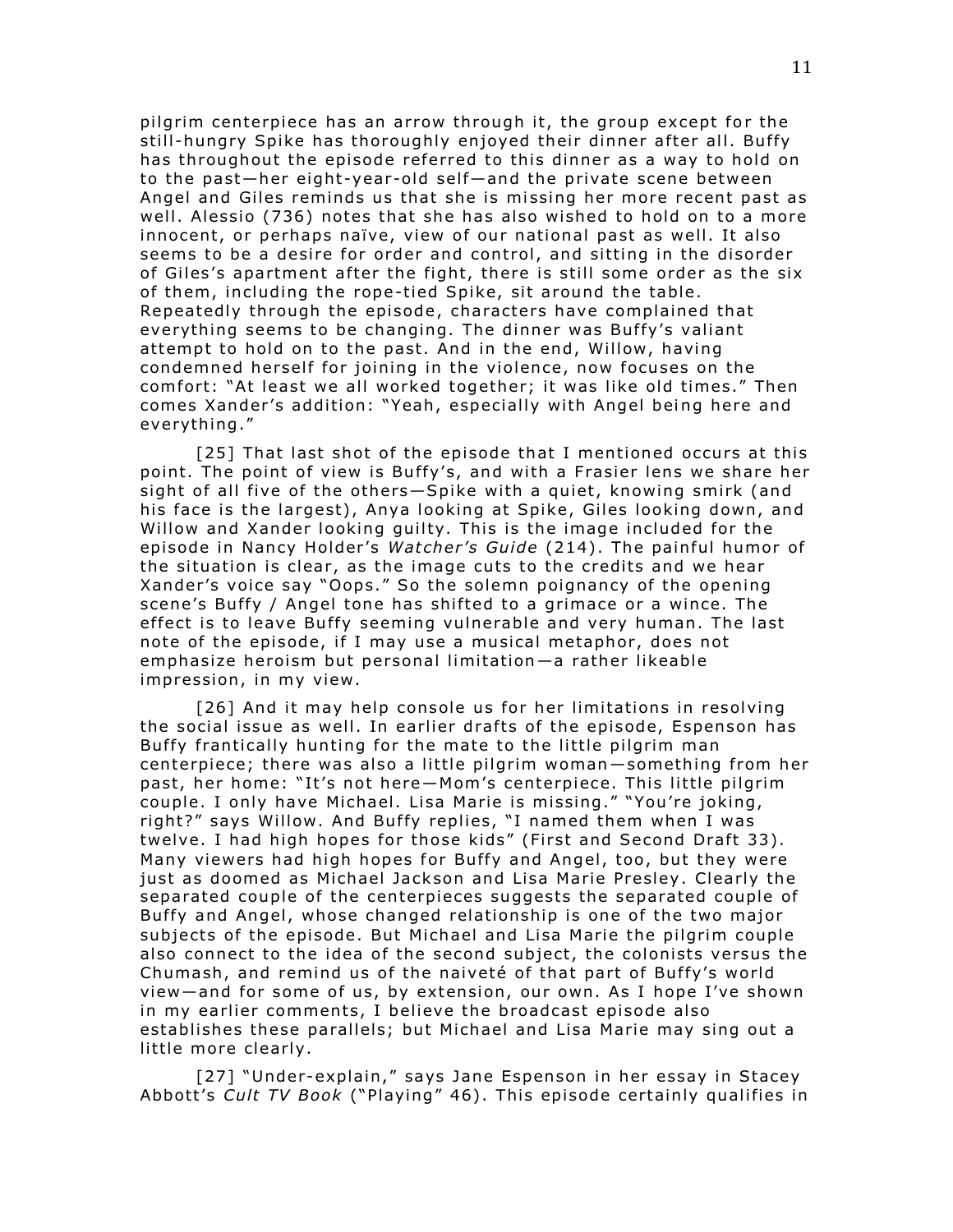that regard. "Pangs" is a problem play, not a solution play. The problem of the U.S. past with Native Americans is certainly not sorted out in this 48-minute television show. And the lessened humanity in the depiction of the Chumash Hus does not help; nor does his demise; as Pateman reminds us, citing Frank Kermode by way of David Lavery: endings have heavy weight. But the narrative of "Pangs" is more troubling if we do not attend to these touches of tone—conveyed in dialogue, music, and visual patterns. And the *very* ending of the episode, and its tone, remind us of the weakness of our hero; thus the show as a whole may remind us why the problem is not solved. Th roughout the episode Buffy is barely, if at all, conscious of the outsiders looking at her through the window. She is caught up in her very human desire for comfort and sustenance, both emotional and physical; she is holding on to a past that was never there. In the last shot she and we are very conscious of those looks that tell us how much we have not known. And if we have paid enough attention to the subtle tonal shifts of "Pangs," it is possible we will come up with a recipe for action outside the episode—if we just let it simmer.

## **Works C ited**

- Alessio, Dominic. "'Things Are Different Now?': A Post-Colonial Analysis of *Buffy the Vampire Slayer*." *European Legacy* 6.6 (2001): 731-40. Print.
- Battis, Jes. *Blood Relations: Chosen Families in* Buffy the Vampire Slayer *and* Angel. Jefferson, NC: McFarland, 2005. Print.
- "The Body." Writ. and dir. Joss Whedon. Buffy the Vampire Slayer. Season Five, Episode 16. 27 Feb. 2001. The Chosen Collection. Mutant Enemy Inc., Twentieth Century Fox Television. DVD.
- Curry, Agnes B. "'We Don't Say Indian': On the Paradoxical Construction of the Reavers." *Slayage: The Online International* Journal of Buffy Studies 7.1 (Winter 2008). Special Issue on *Firefly* and *Serenity*. Ed. Rhonda V. Wilcox and Tanya R. Cochran. Web. 20 April 2010.
- Emmons-Featherston, Sally. "Is That Stereotype Dead? Working with and Against 'Western' Stereotypes in *Buffy*." The Truth of Buffy: *Es say s on Fi ction Illuminating Reali ty*. Ed . Emily Dial -D river et al. Jefferson, NC, and London: McFarland, 2008. 55-66. Print.
- Espenson, Jane. "'Pangs': Outline." N.d. PDF emailed to Matthew Pateman and forwarded to the author. 4 July 2008.
- ---. "'Pangs': Writer's First Draft." 4 Oct. 1999. PDF emailed to Matthew Pateman and forwarded to the author. 4 July 2008.
- ---. "'Pangs': Writer's Second Draft." 6 Oct. 1999. PDF emailed to Matthew Pateman and forwarded to the author. 4 July 2008.
- ---. "Playing Hard to 'Get': How to Write Cult TV." The Cult TV Book. Ed. Stacey Abbott. London: I.B. Tauris, 2010. 45-53. Print.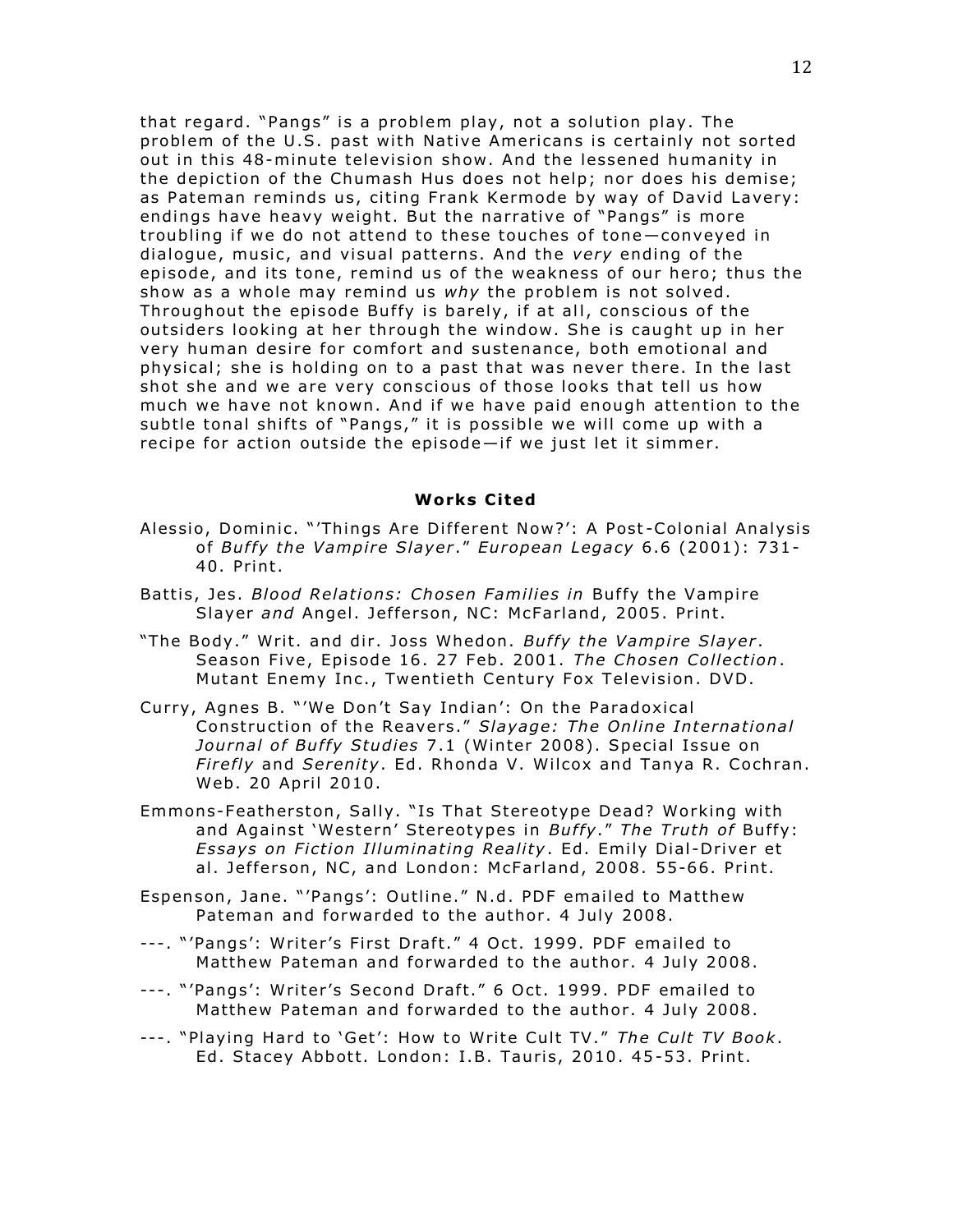- ---. "Writing the Vampire Slayer." *Reading the Vampire Slayer: The New, Updated Unofficial Guide to Buffy and Angel. Ed. Roz* Kaveney. London: Tauris Parke, 2004. 100-117. Print.
- Holder, Nancy. Buffy the Vampire Slayer: The Watcher's Guide. Vol. 2. New York: Pocket, 2000. Print.
- Kociemba, David. "Understanding the Espensode." Buffy Goes Dark: *Essays on the Final Two Seasons of Buffy the Vampire Slayer on Television.* Ed. Lynne Y. Edwards, Elizabeth L. Rambo, and James B. South. Jefferson, NC, and London: McFarland, 2009. 23-39. Print.
- Money, Mary Alice. "The Undemonization of Supporting Characters in *Buffy." Fighting the Forces: What's at Stake in Buffy the Vampire* Slayer. Ed. Rhonda V. Wilcox and David Lavery. Lanham: Rowman & Littlefield, 2002. 98-107. Print.
- Nussbaum, Emily. "Must-See Metaphysics." New York Times 9 Sept. 2002. *Joss Whedon: Conversations*. Ed. David Lavery and Cynthia Burkhead. Jackson: UP of Mississippi, 2011. 64-70. Print.
- Ono, Kent. "To Be a Vampire on *Buffy the Vampire Slayer*: Race and ("Other") Socially Marginalizing Positions on Horror TV." Fantasy Girls: Gender and the New Universe of Science Fiction and Fantasy Television. Ed. Elyce Helford. Lanham: Rowman & Littlefield, 2000. 163-86. Print.
- "Pangs." Writ. Jane Espenson, dir. Michael Lange. Buffy the Vampire Slayer. Season Four, Episode 8. 23 Nov. 1999. The Chosen *Collection*. Mutant Enemy Inc., Twentieth Century Fox Television. DVD .
- Pye, Douglas. "Movies and Tone." Movies and Tone; Reading Rohmer; *Voices in Film.* Ed. John Gibbs and Douglas Pye. Close-Up Series 02. London and New York: Wallflower P, 2007. 1-80. Print.
- Pateman, Matthew. The Aesthetics of Culture in Buffy the Vampire Slayer. Jefferson, NC, and London: McFarland, 2006. Print.
- Richardson, J. Michael, and J. Douglas Rabb. The Existential Joss *Whedon: Evil and Human Freedom in Buffy the Vampire Slayer,* Angel, Firefly, and Serenity. Jefferson, NC, and London: McFarland, 2007. Print.
- Stafford, Nikki. *Bite Me!: An Unofficial Guide to the World of Buffy the* Vampire Slayer. Rev. and Updated to Season 6. Toronto: ECW Press, 2002. Print.
- Stevenson, Gregory. *Televised Morality: The Case of* Buffy the Vampire Slayer. Dallas: Hamilton Books, 2003. Print.
- Whedon, Joss. "Joss Whedon's Selection of His Favorite Buffy Episodes." The Chosen Collection DVD Boxed Set Episode Guide. Twentieth Century Fox Home Entertainment, 2005. [1-4.] Print.
- Wilcox, Rhonda V. "The Darkness of 'Passion': Visuals and Voiceovers, Sound and Shadow." 11 Mar. 2011. Spotlight: Joss Whedon. Ed. Robert Moore. PopMatters. Web. 17 Oct. 2011. Forthcoming in